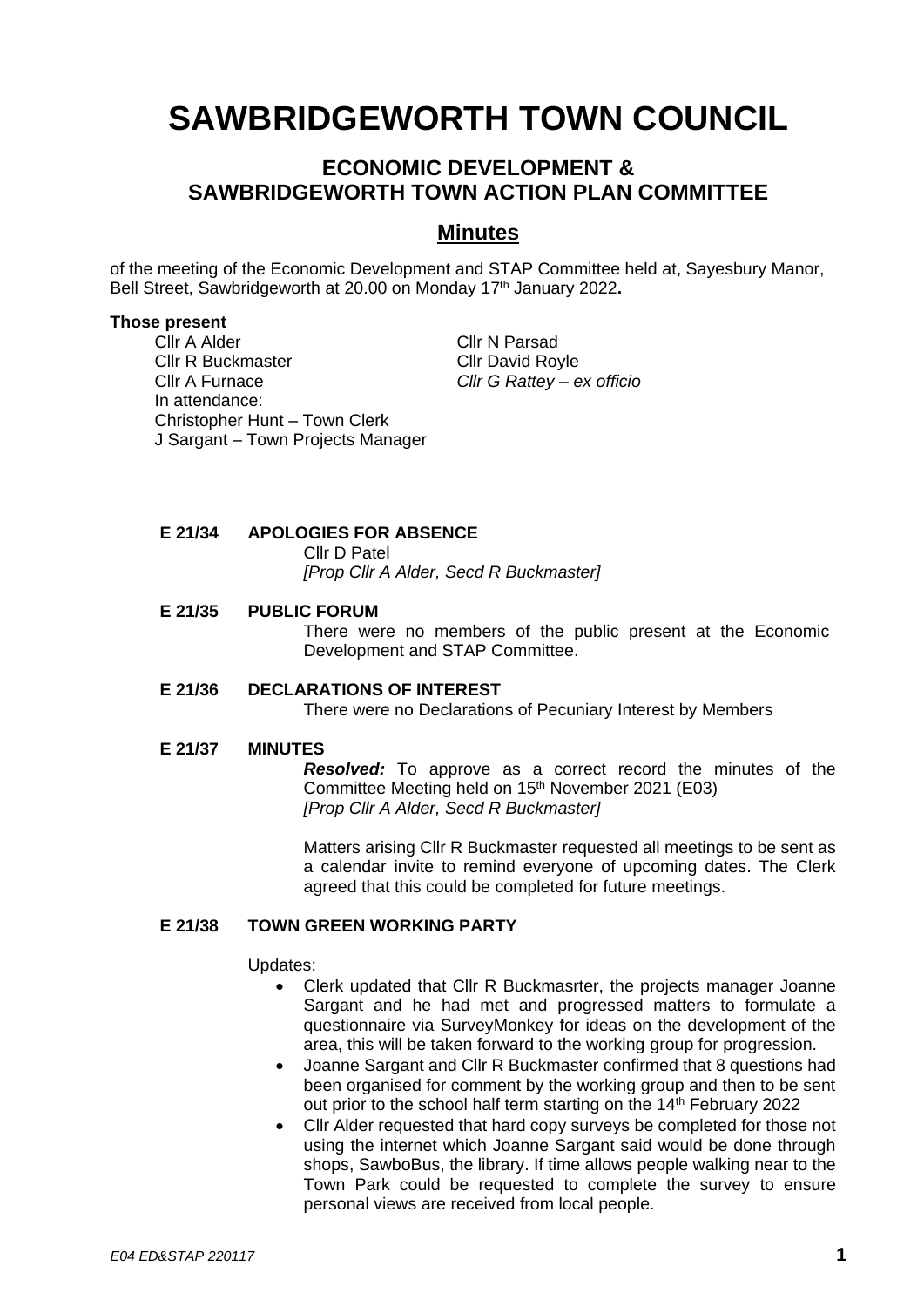• Cllr Furnace raised the Sustainable Sawbridgeworth group were promoting a gardening and growing initiative and have a Zoom meeting at 7:30pm on the 25<sup>th</sup> January with speakers from neighbouring areas who have completed similar projects. At this meeting it could be suggested an area in Town Green could be used for the gardening and growing initiative.

### **E21/39 TOWN MARKET AND BRANDING**

Updates:

- Town Projects Manager will be launching the market between March 30th to April 6<sup>th</sup> and is completing research to be able to do this.
- Two boxes of reusable shopping bags to promote local retail form the 'Big Wave' initiative had been received and will be used to give away to customers attending the market when it starts. The project has money left for local initiatives and the Projects Manager will apply for funding for small projects around the town.

## **E21/40 TOWN ACTION PLAN**

Updates:

- Cllr Parsad reported that he had met with the Clerk and a further meeting was planned to move the project forward. The Town Green will be added as a separate item due to the size of the project and information requested from councillors and staff will collated and key themes identified.
- Cllr R Buckmaster requested that the library be mentioned in the town plan, Cllr Parsad agreed this could is on the plan and will be highlighted in the revised plan.
- Cllr E Buckmaster updated has received the specifications for a new library. These plans are now to be assessed to decide if it is feasible to develop the current library.

#### **E21/41 COUNCILLOR ENGAGEMENT**

Updates:

- Clerk reported that the 'Coffee with a Cop' was currently suspended due to the Covid situation and when this starts back up he would inform the councillors as it is a great vehicle for partnership work and engagement. Cllr Furnace and Parsad suggested that the Town Green and Action Plan can be promoted at these meetings
- Cllr Alder requested thanks to the Clerk be minuted for the Clerks Corner report in the Flyer which had now been recognised by other towns who were now using the format to complete local reports to the community.

#### **E21/42 FUNDING OPPORTUNITIES**

Updates:

• The Clerk updated that the National Lottery application for SawboBus had reached a second stage and he will have a telephone interview with the assessors soon.